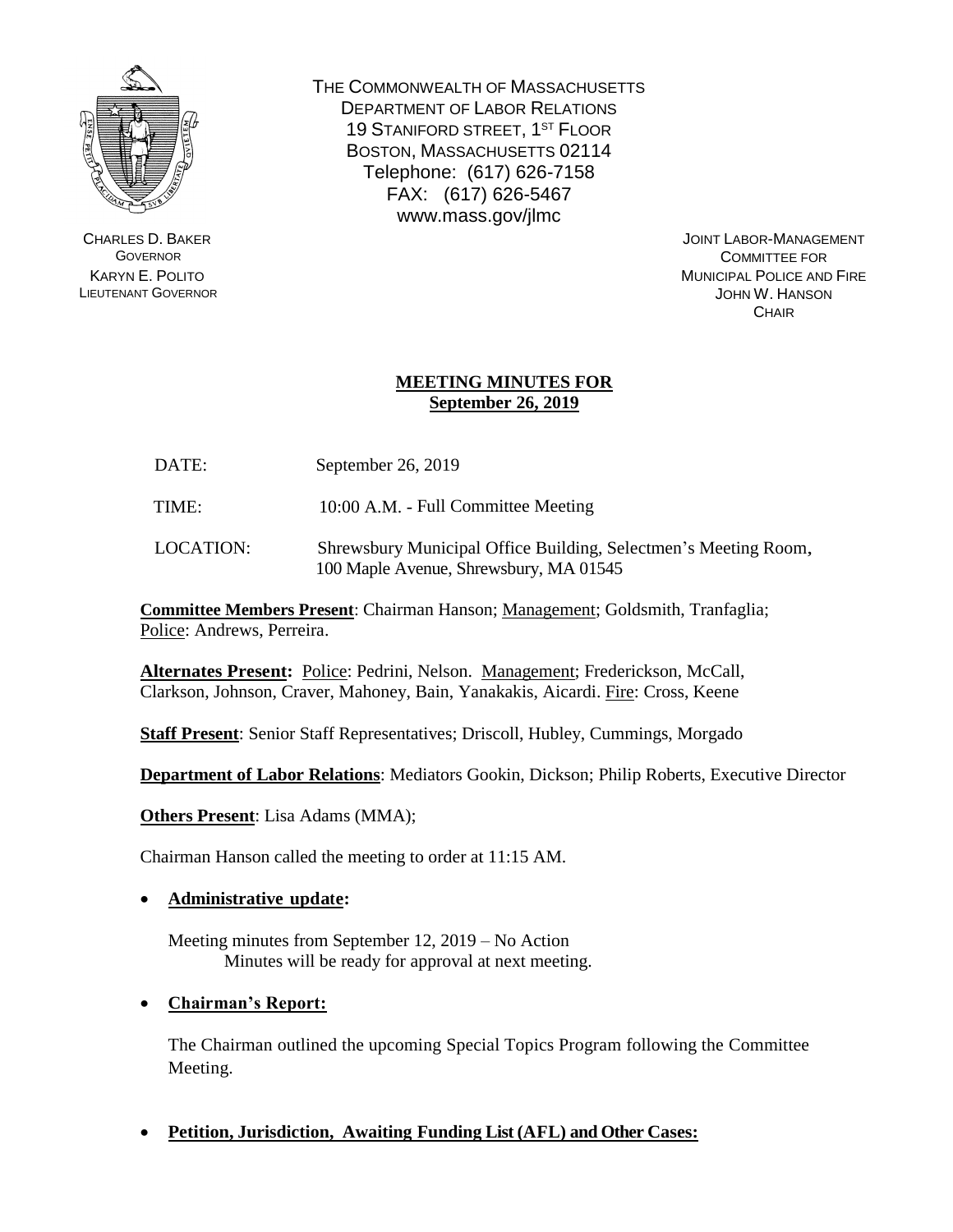| <b>Case Number Organization</b> |                 | <b>Mediator/Sr. Staff</b> | <b>Topic/Vote/Action</b>                      |
|---------------------------------|-----------------|---------------------------|-----------------------------------------------|
| $\bullet$ 19-7242               | Plymouth Patrol | DC. GD                    | <i>Jurisdiction</i><br>Vote to $3(a)$ Hearing |

Mr. Cummings briefed the Committee.

**Motion by Perreira, second by Goldsmith: to take jurisdiction in the case of the Plymouth Police Brotherhood and the Town of Plymouth, JLM-19-7242.**

**The Motion passed unanimously.**

**Motion by Perreira, second by Goldsmith: to assign the following Committee members to the case of the Plymouth Police Brotherhood and the Town of Plymouth, JLM-19-7242: Mike Perreira for Police and Frank Frederickson for Management as so designated and approved by the Police and Management Chairs respectively.**

**The Motion passed unanimously.**

**Motion by Perreira, second by Goldsmith: to find that in the matter of the Plymouth Police Brotherhood and the Town of Plymouth, JLM-19-7242, the issues have remained unresolved for an unreasonable period of time resulting in the apparent exhaustion of the process of collective bargaining, and that the Committee vote to hold a hearing pursuant to Section 1, subsection 3(a), as set forth in Chapter 589 of the Acts of 1987, with the panel members consisting of Mike Perreira (Labor) and Frank Frederickson (Management), or other Committee members and/or senior staff that may be substituted as necessary by the respective Labor and/or Management Chairs pursuant to the rules, policies, and procedures of the Committee, and any other applicable provisions of law, with said panel to be chaired by John Hanson.**

**The Motion passed unanimously.**

• 19-7283 Foxborough Police JG, DC, DJM Move to Awaiting Funding

Mr. Morgado briefed the Committee.

**Motion by Perriera, second by Goldsmith: to move the case to the Awaiting Funding List.**

**The Motion passed unanimously.**

• 19-7428 Duxbury Police Superiors JG Move to Awaiting Funding

**Motion by Perriera, second by Goldsmith: to move the case to the Awaiting Funding List.**

**The Motion passed unanimously.**

19-7433 Chelmsford Fire CG Funded Remove

Ms. Gookin briefed the Committee.

**Motion by Cross, second by Goldsmith: to take jurisdiction in the case of the Chelmsford Firefighters, Local 1839 and the Town of Chelmsford, JLM-19-7433.**

**The Motion passed unanimously.**

**Motion by Cross, second by Goldsmith: to assign the following Committee members to the case of the Chelmsford Firefighters, Local 1839 and the Town of Chelmsford, JLM-19-7433: M. Reddy for Fire and John Petrin for Management as so designated and approved by the Fire and Management Chairs respectively.**